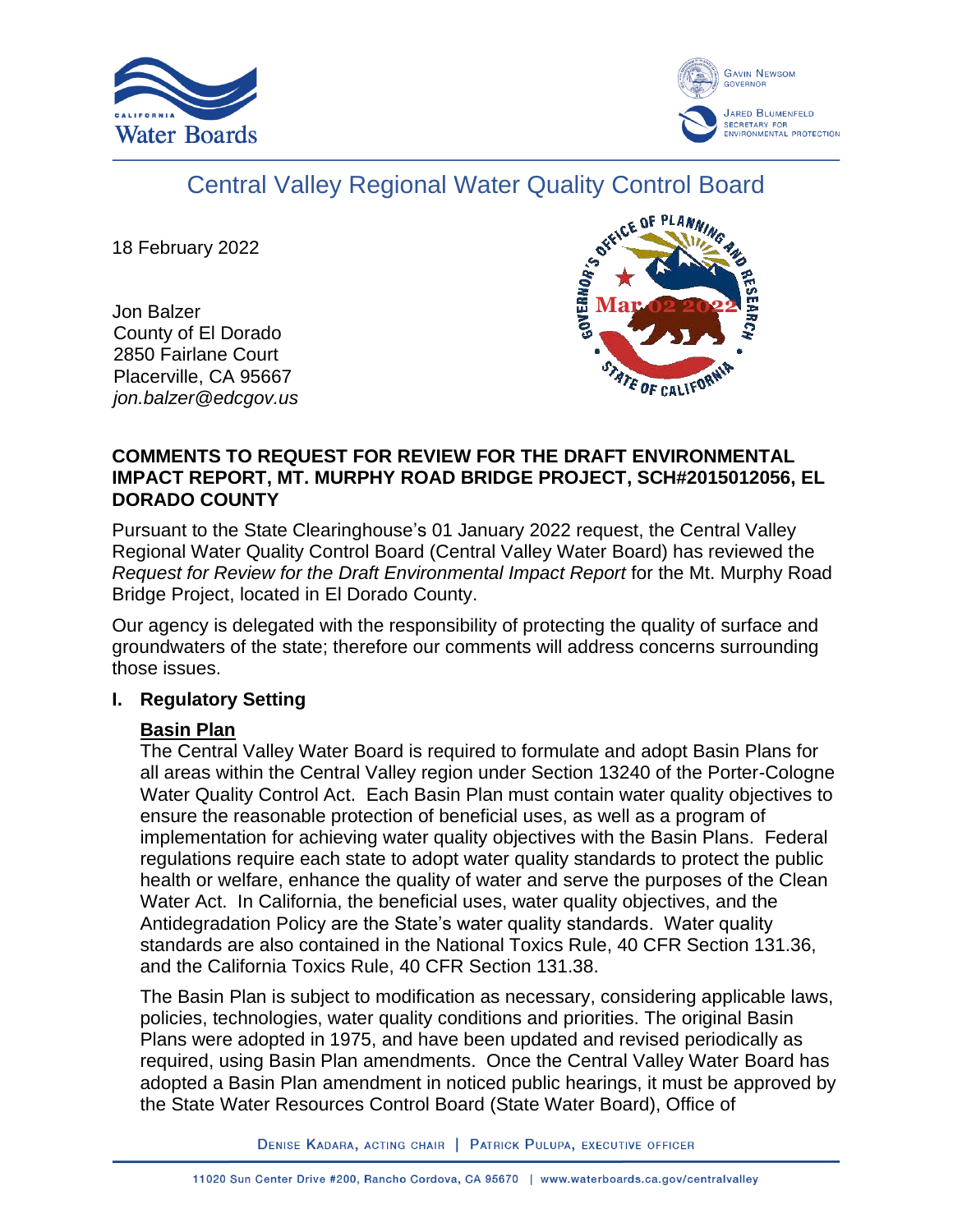Administrative Law (OAL) and in some cases, the United States Environmental Protection Agency (USEPA). Basin Plan amendments only become effective after they have been approved by the OAL and in some cases, the USEPA. Every three (3) years, a review of the Basin Plan is completed that assesses the appropriateness of existing standards and evaluates and prioritizes Basin Planning issues. For more information on the *Water Quality Control Plan for the Sacramento and San Joaquin River Basins*, please visit our website:

[http://www.waterboards.ca.gov/centralvalley/water\\_issues/basin\\_plans/](http://www.waterboards.ca.gov/centralvalley/water_issues/basin_plans/)

## **Antidegradation Considerations**

All wastewater discharges must comply with the Antidegradation Policy (State Water Board Resolution 68-16) and the Antidegradation Implementation Policy contained in the Basin Plan. The Antidegradation Implementation Policy is available on page 74 at:

https://www.waterboards.ca.gov/centralvalley/water\_issues/basin\_plans/sacsjr\_2018 05.pdf

In part it states:

*Any discharge of waste to high quality waters must apply best practicable treatment or control not only to prevent a condition of pollution or nuisance from occurring, but also to maintain the highest water quality possible consistent with the maximum benefit to the people of the State.*

*This information must be presented as an analysis of the impacts and potential impacts of the discharge on water quality, as measured by background concentrations and applicable water quality objectives.*

The antidegradation analysis is a mandatory element in the National Pollutant Discharge Elimination System and land discharge Waste Discharge Requirements (WDRs) permitting processes. The environmental review document should evaluate potential impacts to both surface and groundwater quality.

## **II. Permitting Requirements**

## **Construction Storm Water General Permit**

Dischargers whose project disturb one or more acres of soil or where projects disturb less than one acre but are part of a larger common plan of development that in total disturbs one or more acres, are required to obtain coverage under the General Permit for Storm Water Discharges Associated with Construction and Land Disturbance Activities (Construction General Permit), Construction General Permit Order No. 2009-0009-DWQ. Construction activity subject to this permit includes clearing, grading, grubbing, disturbances to the ground, such as stockpiling, or excavation, but does not include regular maintenance activities performed to restore the original line, grade, or capacity of the facility. The Construction General Permit requires the development and implementation of a Storm Water Pollution Prevention Plan (SWPPP). For more information on the Construction General Permit, visit the State Water Resources Control Board website at:

[http://www.waterboards.ca.gov/water\\_issues/programs/stormwater/constpermits.sht](http://www.waterboards.ca.gov/water_issues/programs/stormwater/constpermits.shtml) [ml](http://www.waterboards.ca.gov/water_issues/programs/stormwater/constpermits.shtml)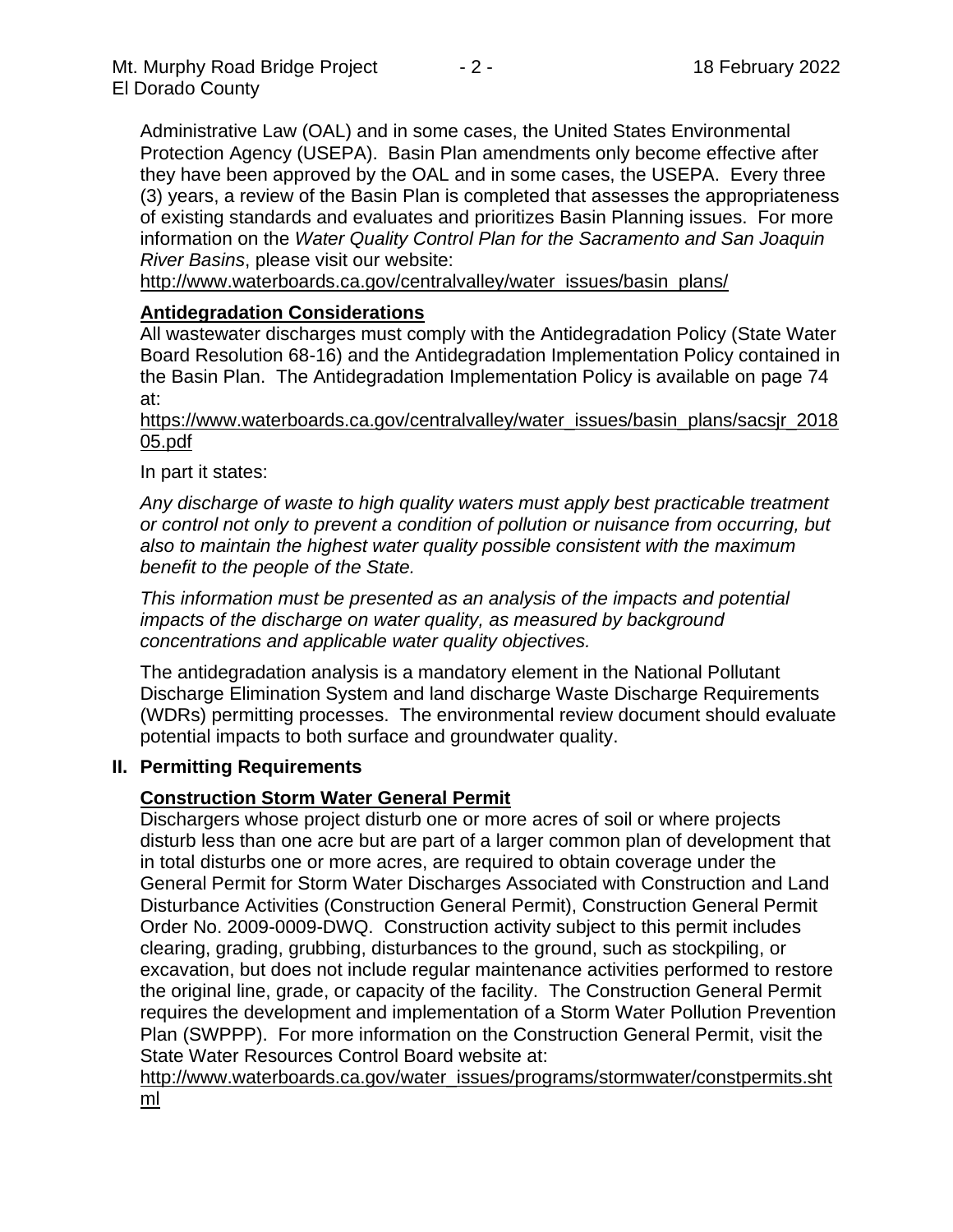# **Phase I and II Municipal Separate Storm Sewer System (MS4) Permits<sup>1</sup>**

The Phase I and II MS4 permits require the Permittees reduce pollutants and runoff flows from new development and redevelopment using Best Management Practices (BMPs) to the maximum extent practicable (MEP). MS4 Permittees have their own development standards, also known as Low Impact Development (LID)/postconstruction standards that include a hydromodification component. The MS4 permits also require specific design concepts for LID/post-construction BMPs in the early stages of a project during the entitlement and CEQA process and the development plan review process.

For more information on which Phase I MS4 Permit this project applies to, visit the Central Valley Water Board website at:

http://www.waterboards.ca.gov/centralvalley/water\_issues/storm\_water/municipal\_p ermits/

For more information on the Phase II MS4 permit and who it applies to, visit the State Water Resources Control Board at:

http://www.waterboards.ca.gov/water\_issues/programs/stormwater/phase\_ii\_munici pal.shtml

#### **Industrial Storm Water General Permit**

Storm water discharges associated with industrial sites must comply with the regulations contained in the Industrial Storm Water General Permit Order No. 2014- 0057-DWQ. For more information on the Industrial Storm Water General Permit, visit the Central Valley Water Board website at:

http://www.waterboards.ca.gov/centralvalley/water\_issues/storm\_water/industrial\_ge neral\_permits/index.shtml

## **Clean Water Act Section 404 Permit**

If the project will involve the discharge of dredged or fill material in navigable waters or wetlands, a permit pursuant to Section 404 of the Clean Water Act may be needed from the United States Army Corps of Engineers (USACE). If a Section 404 permit is required by the USACE, the Central Valley Water Board will review the permit application to ensure that discharge will not violate water quality standards. If the project requires surface water drainage realignment, the applicant is advised to contact the Department of Fish and Game for information on Streambed Alteration Permit requirements. If you have any questions regarding the Clean Water Act Section 404 permits, please contact the Regulatory Division of the Sacramento District of USACE at (916) 557-5250.

## **Clean Water Act Section 401 Permit – Water Quality Certification**

If an USACE permit (e.g., Non-Reporting Nationwide Permit, Nationwide Permit, Letter of Permission, Individual Permit, Regional General Permit, Programmatic

<sup>&</sup>lt;sup>1</sup> Municipal Permits = The Phase I Municipal Separate Storm Water System (MS4) Permit covers medium sized Municipalities (serving between 100,000 and 250,000 people) and large sized municipalities (serving over 250,000 people). The Phase II MS4 provides coverage for small municipalities, including non-traditional Small MS4s, which include military bases, public campuses, prisons and hospitals.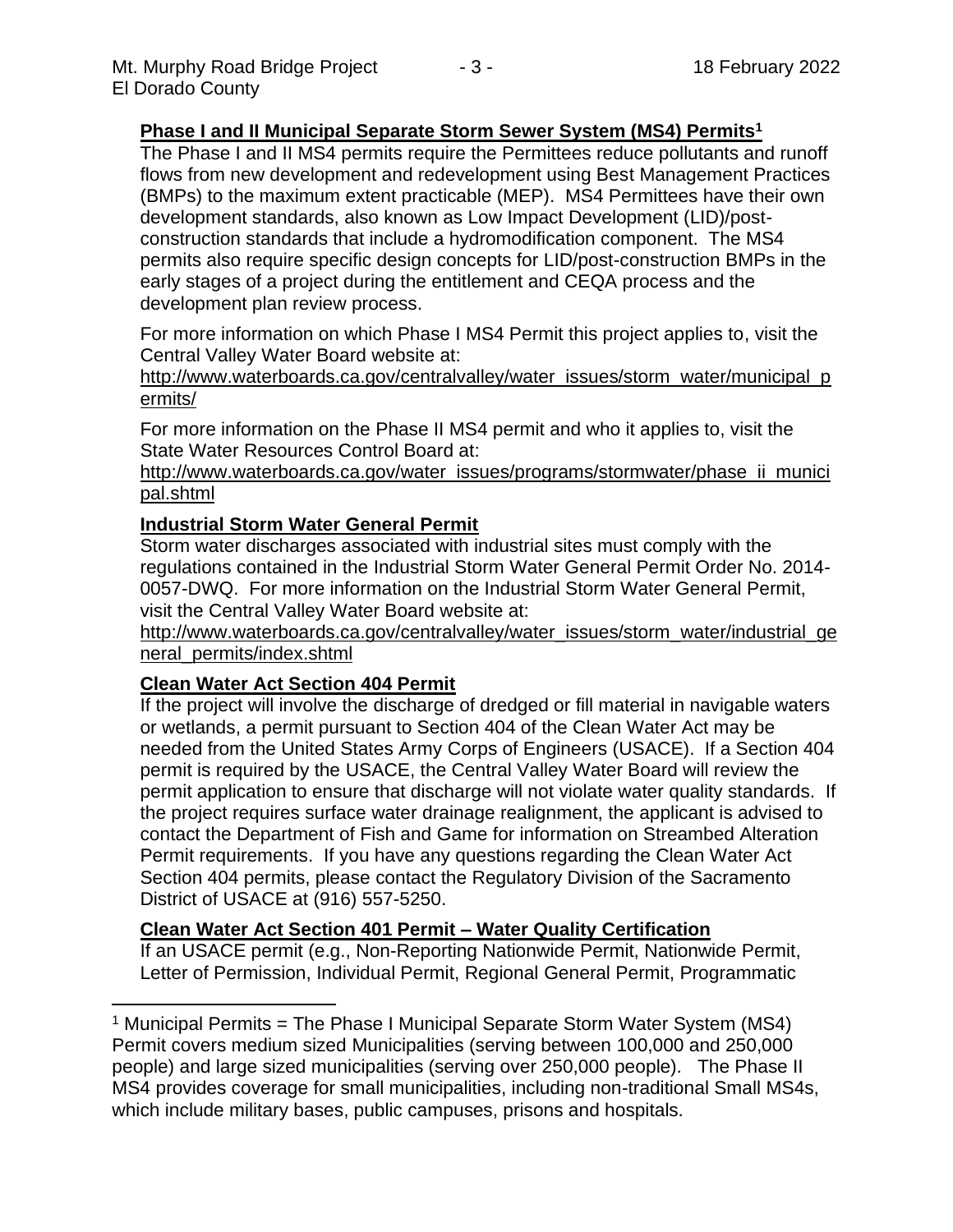General Permit), or any other federal permit (e.g., Section 10 of the Rivers and Harbors Act or Section 9 from the United States Coast Guard), is required for this project due to the disturbance of waters of the United States (such as streams and wetlands), then a Water Quality Certification must be obtained from the Central Valley Water Board prior to initiation of project activities. There are no waivers for 401 Water Quality Certifications. For more information on the Water Quality Certification, visit the Central Valley Water Board website at:

https://www.waterboards.ca.gov/centralvalley/water\_issues/water\_quality\_certificatio n/

# **Waste Discharge Requirements – Discharges to Waters of the State**

If USACE determines that only non-jurisdictional waters of the State (i.e., "nonfederal" waters of the State) are present in the proposed project area, the proposed project may require a Waste Discharge Requirement (WDR) permit to be issued by Central Valley Water Board. Under the California Porter-Cologne Water Quality Control Act, discharges to all waters of the State, including all wetlands and other waters of the State including, but not limited to, isolated wetlands, are subject to State regulation. For more information on the Waste Discharges to Surface Water NPDES Program and WDR processes, visit the Central Valley Water Board website at:https://www.waterboards.ca.gov/centralvalley/water\_issues/waste\_to\_surface\_wat er/

Projects involving excavation or fill activities impacting less than 0.2 acre or 400 linear feet of non-jurisdictional waters of the state and projects involving dredging activities impacting less than 50 cubic yards of non-jurisdictional waters of the state may be eligible for coverage under the State Water Resources Control Board Water Quality Order No. 2004-0004-DWQ (General Order 2004-0004). For more information on the General Order 2004-0004, visit the State Water Resources Control Board website at:

https://www.waterboards.ca.gov/board\_decisions/adopted\_orders/water\_quality/200 4/wqo/wqo2004-0004.pdf

## **Dewatering Permit**

If the proposed project includes construction or groundwater dewatering to be discharged to land, the proponent may apply for coverage under State Water Board General Water Quality Order (Low Threat General Order) 2003-0003 or the Central Valley Water Board's Waiver of Report of Waste Discharge and Waste Discharge Requirements (Low Threat Waiver) R5-2018-0085. Small temporary construction dewatering projects are projects that discharge groundwater to land from excavation activities or dewatering of underground utility vaults. Dischargers seeking coverage under the General Order or Waiver must file a Notice of Intent with the Central Valley Water Board prior to beginning discharge.

For more information regarding the Low Threat General Order and the application process, visit the Central Valley Water Board website at:

http://www.waterboards.ca.gov/board decisions/adopted orders/water quality/2003/ wqo/wqo2003-0003.pdf